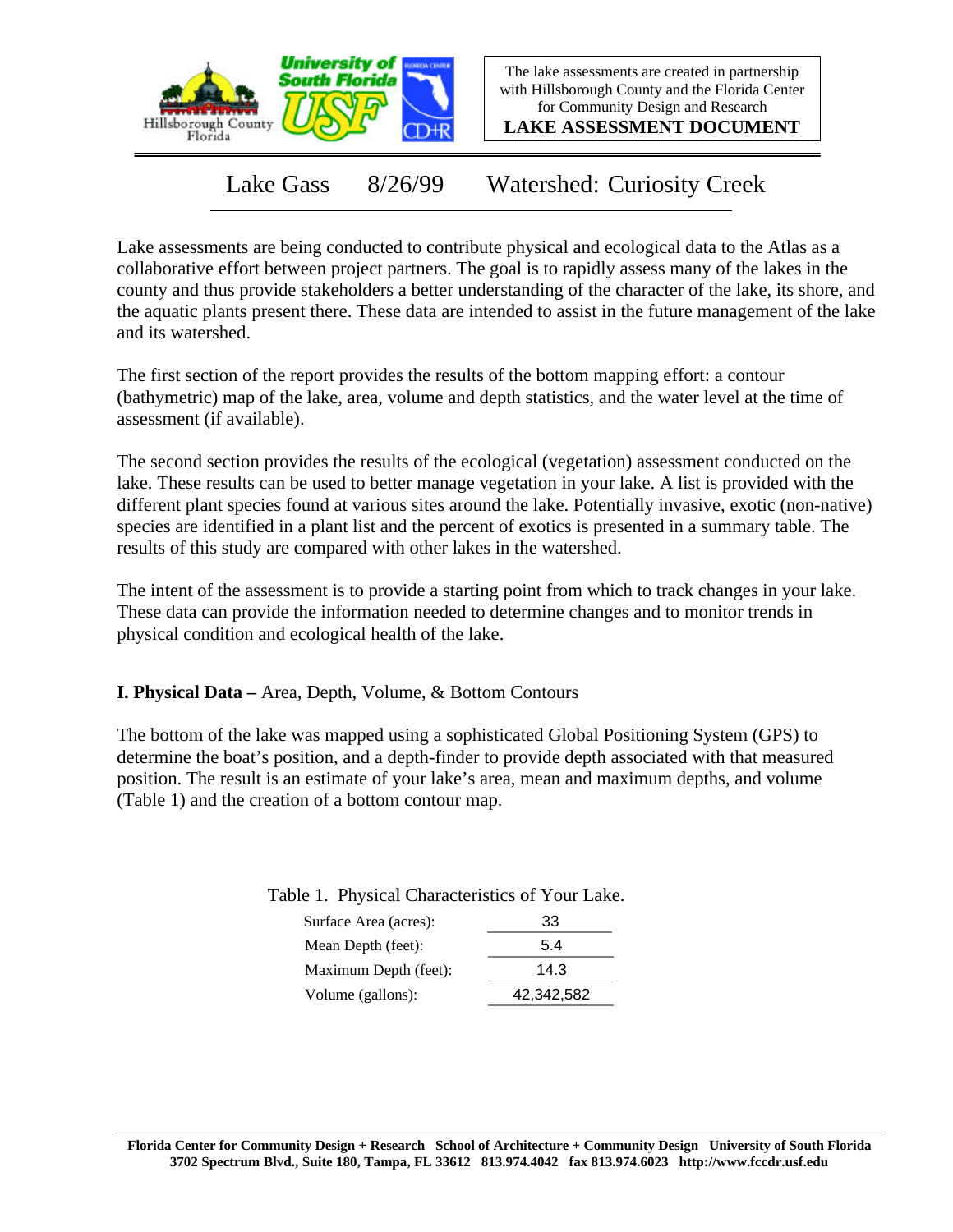

## **G a s s L a k e**

Contour Lines<br>Expressed in<br>2-Foot Intervals

w a s expressed

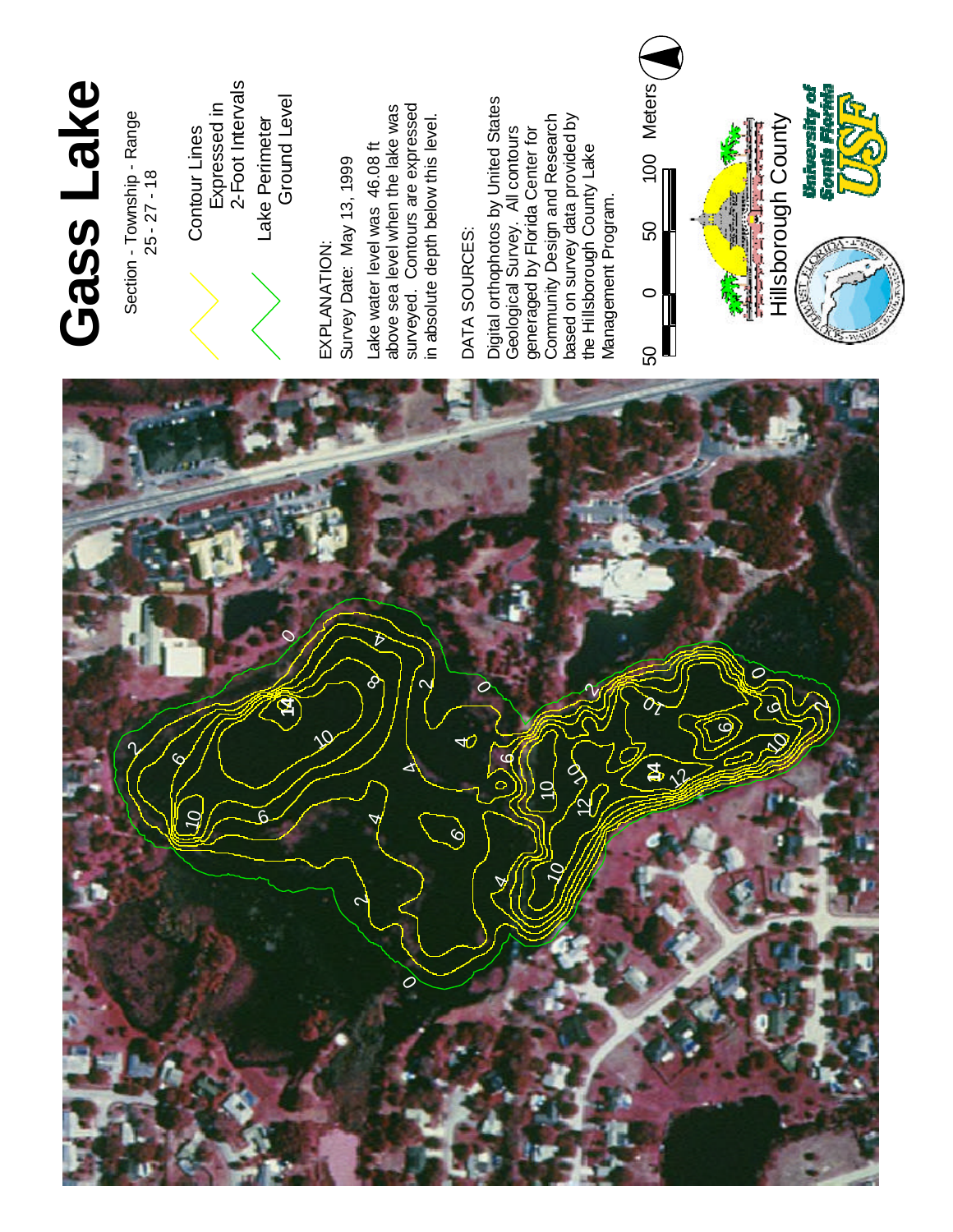

**LAKE ASSESSMENT DOCUMENT**

Lake Gass 8/26/99 Watershed: Curiosity Creek

## **II. Ecological Data**

Aquatic Plant Survey

Approximately equispaced sites are haphazardly mapped around the lake and the aquatic plants at each site are surveyed. The total number of species from all sites is used to approximate the total diversity of aquatic plants and the percent of invasive-exotic plants on the lake and in the watershed (Table 2). Many of these plants are considered ecologically harmful, as they tend to out-compete native species. Such "nuisance" plants can also make boating and other recreational activities difficult or impossible. The common and scientific names of plant species found on your lake are listed in Table 3.

> Table 2. Comparison of species diversity between your lake and other assessed lakes located within your watershed.

|                        |     | Lake Gass Curiosity Creek<br>(Average) |  |
|------------------------|-----|----------------------------------------|--|
| Number of Taxa:        | 63  |                                        |  |
| Percent Exotic Plants: | 14% | 15%                                    |  |

Table 3. Botanical and common names of the most commonly found plants on your lake. Percent frequency (of occurence), habit (location where found), status (native or exotic), and EPPC status are provided.

| Common Name                               | are provided.<br><b>Plant Species</b> | Frequency | Habit     | <b>Status</b> | <b>EPPC</b> |
|-------------------------------------------|---------------------------------------|-----------|-----------|---------------|-------------|
| American White Water Lily, Fragrant Water | Nymphaea odorata                      | 100%      | Floating  | Native        | NL.         |
| Bladderwort                               | Utricularia spp.                      | 100%      | Submersed | Native        | NL.         |
| Stonewort                                 | Nitella spp.                          | 90%       | Submersed | Native        | NL.         |
| Maidencane                                | Panicum hemitomon                     | 90%       | Emergent  | Native        | NL.         |
| Water Primroses, Primrosewillow           | Ludwigia spp.                         | 80%       | Emergent  | Unknown       | NL.         |
| Torpedo Grass                             | Panicum repens                        | 80%       | Emergent  | Exotic        |             |
| Cattails                                  | Typha spp.                            | 80%       | Emergent  | Native        | NL          |
| Lemon Bacopa                              | Bacopa caroliniana                    | 70%       | Submersed | Native        | NL.         |
| Rush Fuirena                              | Fuirena spp.                          | 70%       | Emergent  | Native        | NL.         |
| Manyflower Marshpennywort, Water Penny    | Hydrocotyl umbellata                  | 70%       | Emergent  | Native        | NL          |
| Punk Tree, Melaleuca                      | Melaleuca quinquenervia               | 70%       | Emergent  | Exotic        |             |
| <b>Climbing Hempvine</b>                  | Mikania scandens                      | 60%       | Emergent  | Native        | NL          |
| Banana Lily, Big Floatingheart            | Nymphoides aquatica                   | 60%       | Floating  | Native        | NL.         |
| Laurel Oak; Diamond Oak                   | Quercus laurifolia                    | 60%       | Emergent  | Native        | NL.         |
| Filamentous Algae, Algal Mats             | Algae, Filamentous                    | 50%       | Floating  | Native        | NL.         |
| Common Buttonbush                         | Cephalanthus occidentalis             | 50%       | Emergent  | Native        | <b>NL</b>   |
|                                           |                                       |           |           |               |             |

Florida Center for Community Design + Research School of Architecture + Community Design University of South Florida 3702 Spectrum Blvd., Suite 180, Tampa, FL 33612 813.974.4042 fax 813.974.6023 http://www.fccdr.usf.edu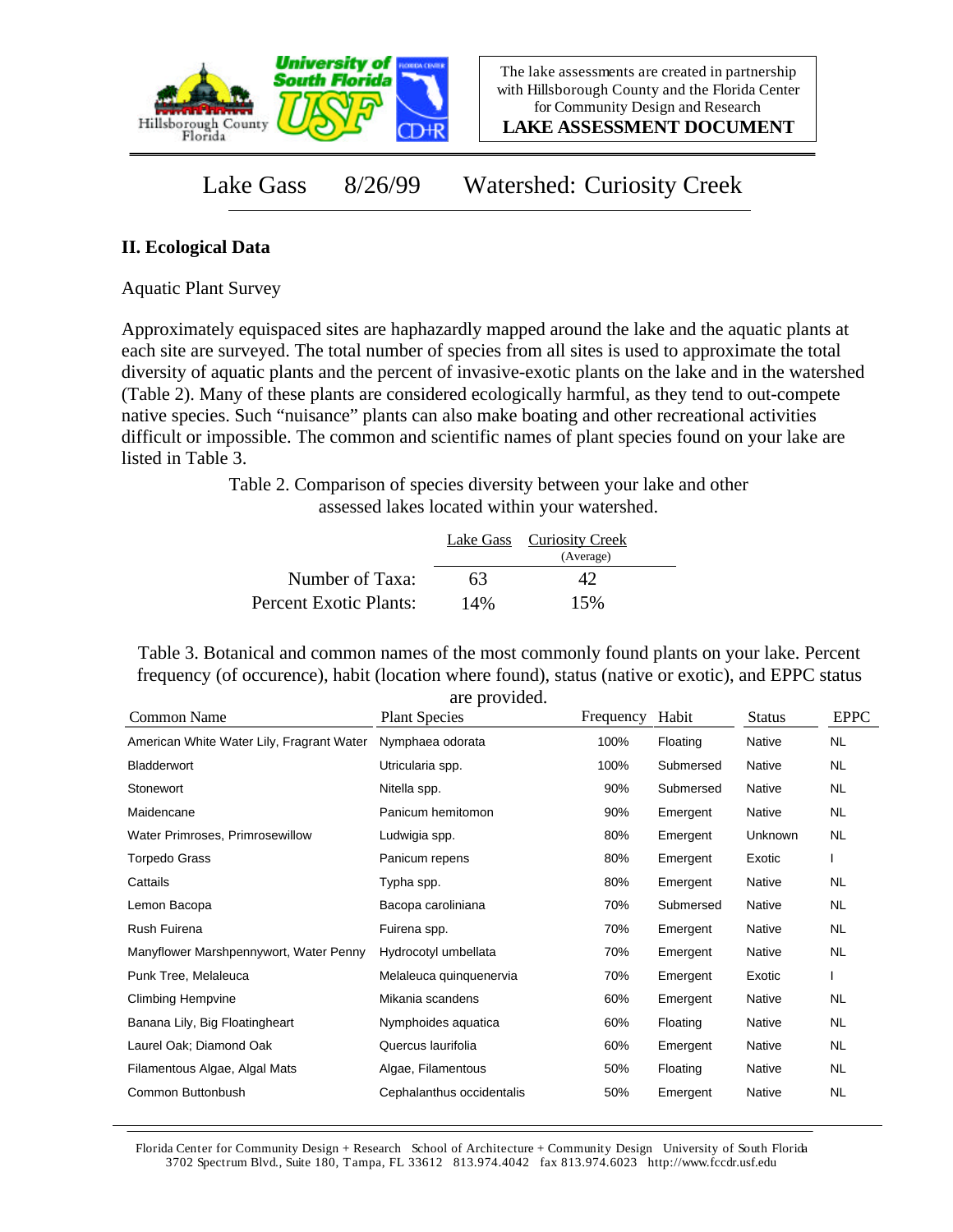Lake Gass 8/26/99 Watershed: Curiosity Creek

| Sedge                                 | Cyperus spp.                      | 50% | Emergent    | Unknown       | NL.       |
|---------------------------------------|-----------------------------------|-----|-------------|---------------|-----------|
| Tracy's Beaksedge                     | Rhynchospora tracyi               | 50% | Emergent    | Native        | NL        |
| Asian Pennywort, Coinwort, Spadeleaf  | Centella asiatica                 | 40% | Emergent    | Native        | <b>NL</b> |
| <b>Fragrant Flatsedge</b>             | Cyperus odoratus                  | 40% | Emergent    | Native        | NL        |
| Wax Myrtle                            | Myrica cerifera                   | 40% | Emergent    | Native        | NL        |
| Smartweed, Knotweed                   | Polygonum spp.                    | 40% | Emergent    | Native        | NL        |
| Bulltongue Arrowhead, Duck Potato     | Sagittaria lancifolia             | 40% | Emergent    | Native        | <b>NL</b> |
| Willow                                | Salix spp.                        | 40% | Emergent    | Native        | NL        |
| Yellow-eyed Grass                     | Xyris spp.                        | 40% | Emergent    | <b>Native</b> | NL        |
| Common Bacopa, Herb-Of-Grace          | Bacopa monnieri                   | 30% | Submersed   | Native        | NL        |
| Creeping Primrosewillow, Red Ludwigia | Ludwigia repens                   | 30% | Emergent    | Native        | NL        |
| Popcorn Tree, Chinese Tallow Tree     | Sapium sebiferum                  | 30% | Emergent    | Exotic        | L         |
| Southern Red Maple                    | Acer rubrum var. trilobum         | 20% | Emergent    | Native        | NL.       |
| Pigweed, Water Hemp                   | Amaranthus australis              | 20% | Emergent    | Native        | NL        |
| Swamp Fern                            | Blechnum serrulatum               | 20% | Emergent    | Native        | NL        |
| Camphor-tree                          | Cinnamomum camphora               | 20% | Emergent    | Native        | L         |
| <b>Buttonweed</b>                     | Diodia virginiana                 | 20% | Emergent    | Native        | NL.       |
| Carolina Redroot                      | Lachnanthes caroliniana           | 20% | Emergent    | Native        | NL        |
| Shade Mudflower, Baby's Tears         | Micranthemum umbrosum             | 20% | Submersed   | Native        | NL        |
| Spatterdock, Yellow Pondlily          | Nuphar lutea var. advena          | 20% | Floating    | Native        | NL        |
| Marsh Fleabane, Camphorweed           | Pluchea spp.                      | 20% | Emergent    | Native        | <b>NL</b> |
| <b>Pickerel Weed</b>                  | Pontederia cordata                | 20% | Emergent    | Native        | NL        |
| Pond Weed                             | Potamogeton spp.                  | 20% | Submersed   | Unknown       | NL        |
| Horned Beak Rush                      | Rhynchospora cornulata            | 20% | Emergent    | Native        | NL        |
| <b>Brazilian Pepper</b>               | Schinus terebinthifolius          | 20% | Emergent    | Exotic        | I         |
| <b>Burhead Sedge, Cuban Scirpus</b>   | Scirpus cubensis                  | 20% | Emergent    | Native        | <b>NL</b> |
| Creeping Oxeye                        | Sphagneticola (Wedelia) trilobata | 20% | Emergent    | Exotic        | Ш         |
| Algal Mats, Floating                  | Algal spp.                        | 10% | Floating    | Unknown       | Unknow    |
| Alligator Weed                        | Alternanthera philoxeroides       | 10% | Emergent    | Exotic        | Ш         |
| White Beggar-ticks, Romerillo         | Bidens alba                       | 10% | Terrestrial | Native        | NL        |
| Hickory                               | Carya spp.                        | 10% | Emergent    | Native        | <b>NL</b> |
| Wild Taro, Dasheen, Coco Yam          | Colocasia esculenta               | 10% | Emergent    | Exotic        |           |
| Pink Sundew                           | Drosera capillaris                | 10% | Emergent    | Native        | <b>NL</b> |
| False Daisy, Yerba De Tajo            | Eclipta alba (prostrata)          | 10% | Emergent    | Native        | <b>NL</b> |
| Baldwin's Spikerush, Roadgrass        | Eleocharis baldwinii              | 10% | Submersed   | Native        | <b>NL</b> |
| Hatpins, Pipeworts                    | Eriocaulon spp.                   | 10% | Emergent    | Native        | <b>NL</b> |
| Swamp Rosemallow, Swamp Hibiscus      | Hibiscus grandiflorus             | 10% | Emergent    | Native        | <b>NL</b> |
| Hydrilla, waterthyme                  | Hydrilla verticillata             | 10% | Submersed   | Exotic        |           |
| Fourpetal St. John's-Wort             | Hypericum tetrapetalum            | 10% | Emergent    | Native        | <b>NL</b> |
| <b>Bighead Rush</b>                   | Juncus megacephalus               | 10% | Emergent    | Native        | <b>NL</b> |
| Rush                                  | Juncus spp.                       | 10% | Emergent    | Native        | <b>NL</b> |
| Sweetbay Magnolia                     | Magnolia virginiana               | 10% | Emergent    | Native        | <b>NL</b> |
| Pond Weed                             | Potamogeton illinoensis           | 10% | Submersed   | Native        | <b>NL</b> |

Florida Center for Community Design + Research School of Architecture + Community Design University of South Florida 3702 Spectrum Blvd., Suite 180, Tampa, FL 33612 813.974.4042 fax 813.974.6023 http://www.fccdr.usf.edu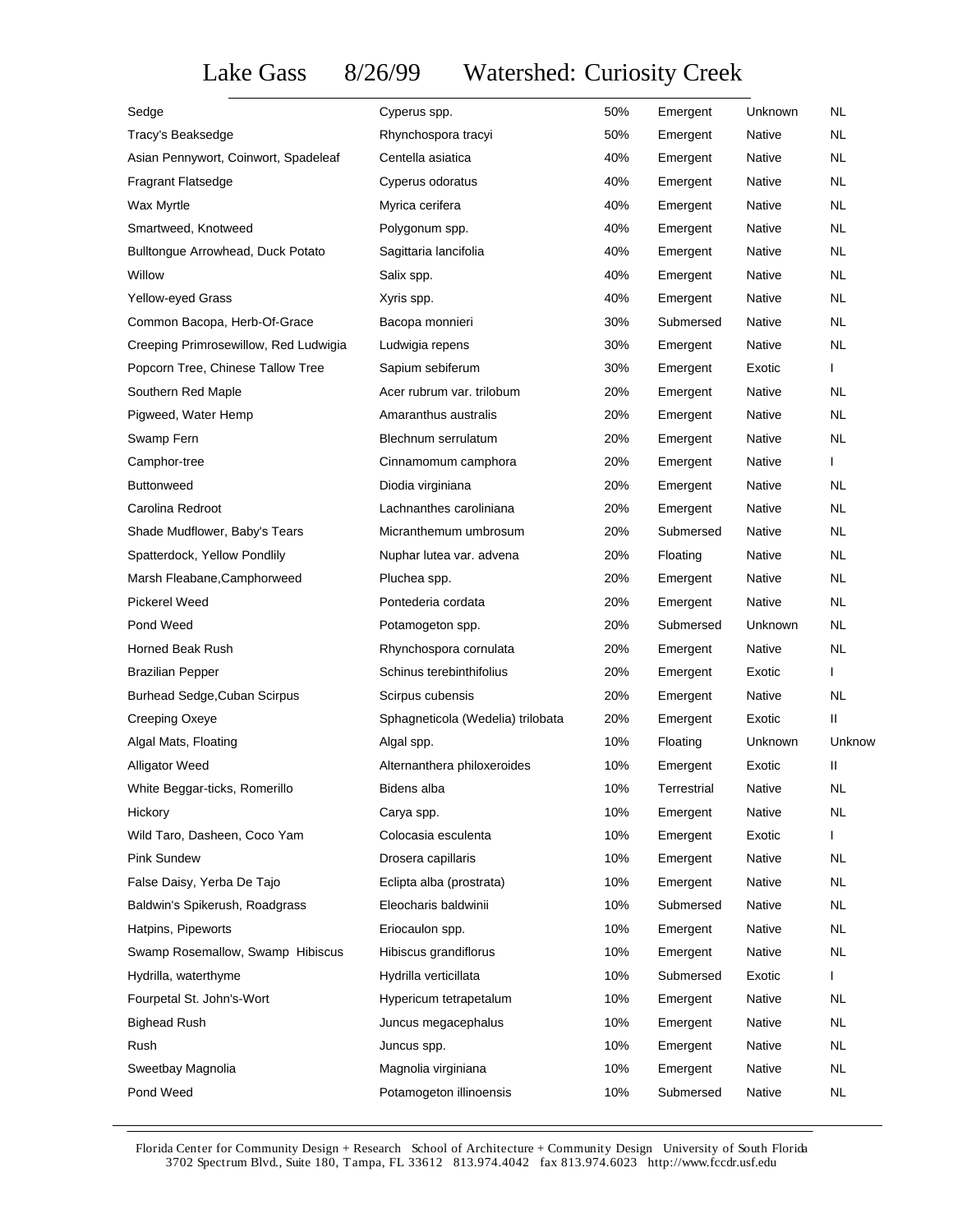## Lake Gass 8/26/99 Watershed: Curiosity Creek

| Arrowhead            | Sagittaria ssp.        | 10% | Emergent | <b>Native</b> | NL. |
|----------------------|------------------------|-----|----------|---------------|-----|
| Catbriar, Greenbriar | Smilax spp.            | 10% | Emergent | <b>Native</b> | NL  |
| Poison Ivy           | Toxicodendron radicans | 10% | Emergent | <b>Native</b> | NL  |
| Caesar's-weed        | Urena lobata           | 10% | Emergent | Exotic        |     |